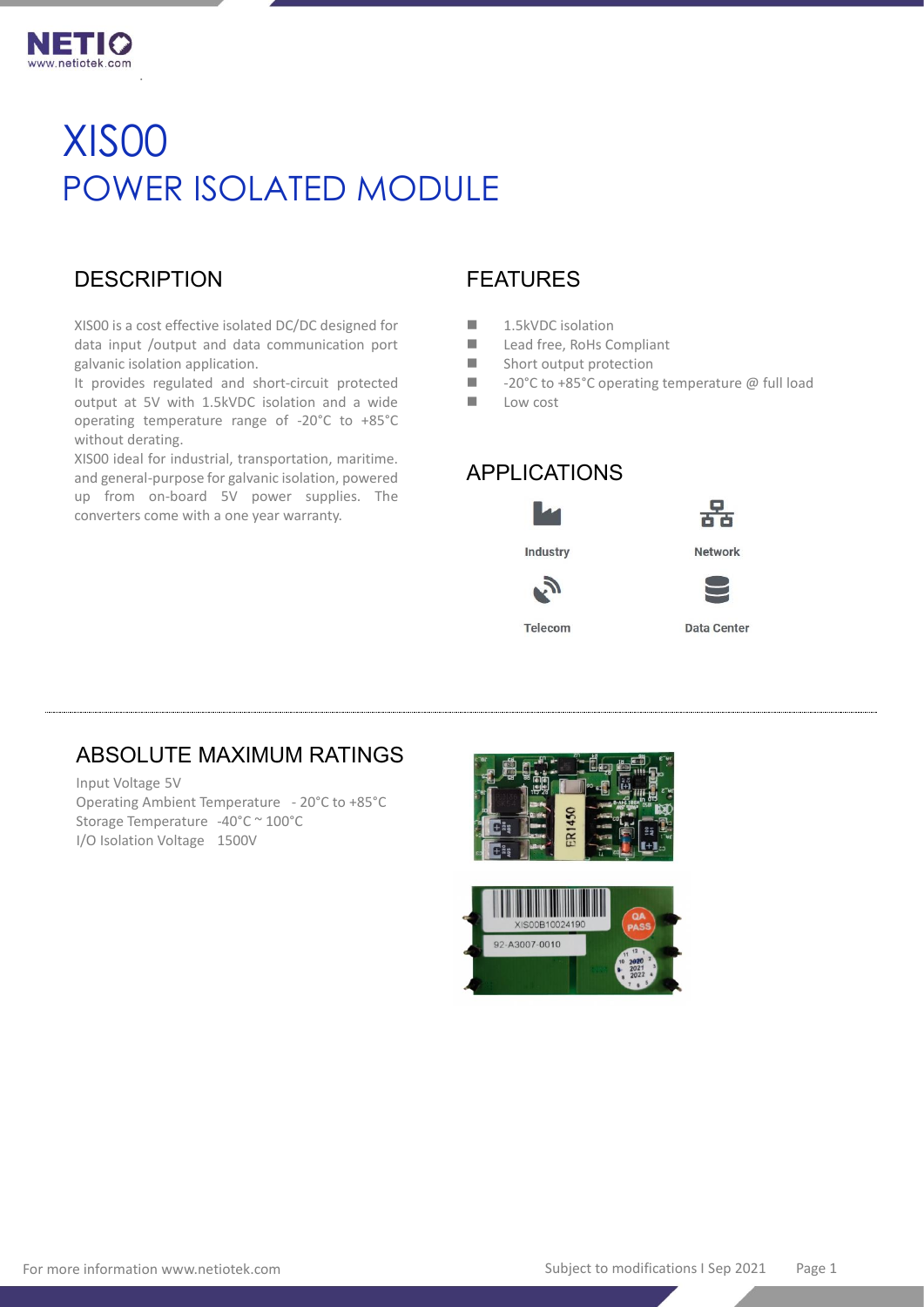

# ELECTRICAL CHARACTERISTICS

 $TA = 25^{\circ}C$ 

.

| <b>PARAMETER</b>                | <b>CONDITIONS</b>           | <b>MIN</b>               | <b>TYP</b>               | <b>MAX</b>               | <b>UNIT</b> |
|---------------------------------|-----------------------------|--------------------------|--------------------------|--------------------------|-------------|
| <b>Operating Input Voltage</b>  |                             | 4.75                     | 5                        | 5.25                     | $\vee$      |
| Internal Power Dissipation      | @ 100% Load                 | $\overline{\phantom{a}}$ | 1.5                      | $\overline{\phantom{a}}$ | W           |
| Input Turn-On Voltage Threshold |                             | $\bar{ }$                | $\overline{\phantom{a}}$ | 5                        | $\vee$      |
| Output Voltage                  |                             | 4.75                     | 5                        | 5.25                     | $\vee$      |
| <b>Output Voltage Accuracy</b>  |                             | $\overline{\phantom{a}}$ | ±5.0%                    | $\overline{\phantom{a}}$ | %Vo         |
| Output Current                  |                             | $\bar{ }$                | $\overline{\phantom{a}}$ | 0.3                      | $\mathsf A$ |
| Output Current Limit:           | 104% Output Current         | $\frac{1}{2}$            | L,                       | 0.31                     | $\mathsf A$ |
| Short Output Protection         | Continuous, Auto-recovery   |                          |                          |                          |             |
| Efficiency                      | @ 100% Load                 | $\sim$                   | 75                       | ٠                        | $\%$        |
| I/O Isolation Voltage           |                             | 1500                     | $\frac{1}{2}$            | $\overline{\phantom{a}}$ | <b>VDC</b>  |
| <b>Isolation Capacitance</b>    |                             | $\overline{\phantom{a}}$ | 100                      | $\overline{\phantom{a}}$ | pF          |
| <b>Isolation Resistance</b>     |                             | 20                       | $\overline{a}$           | $\overline{\phantom{a}}$ | $M\Omega$   |
| MTBF (calculated)               | lo=80%lomax, Ta=25°C,300LFM | $\overline{\phantom{a}}$ | 5000                     | $\overline{\phantom{a}}$ | Hours       |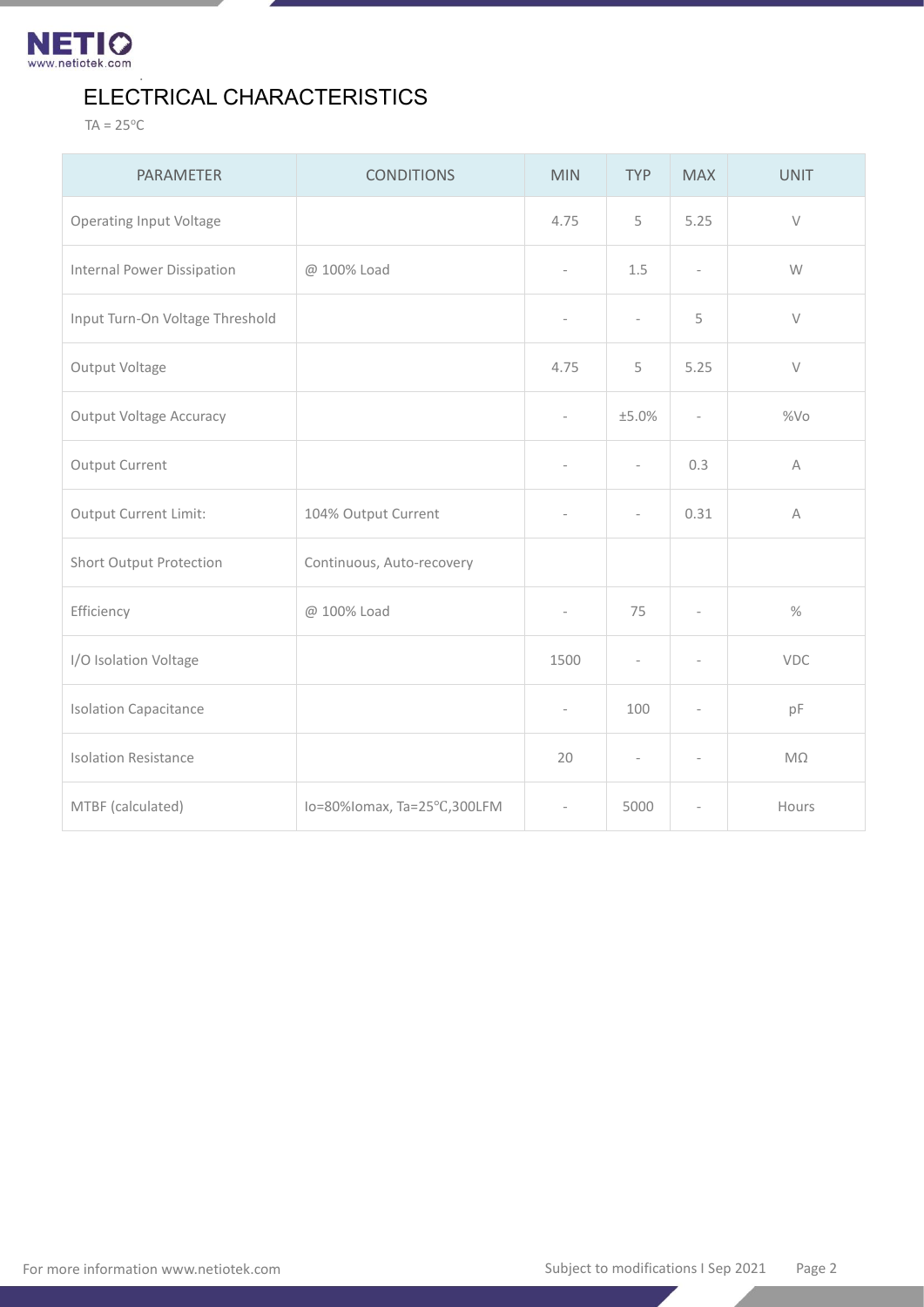

### . MECHANICAL SPECIFICATIONS

- Outline Dimensions W\*L\*H: 48mm x 26mm x 7.8mm
- Weight: 41g nominal
- Lead-free (RoHS) compliant
- Operating Temperature Range: -20 to 85° C
- Max. Average Operating Temperature: 85°C
- Storage Temperature: -40 to +100° C



# PIN CONFIGURATION



| Pin Number      | Description |  |  |
|-----------------|-------------|--|--|
| JA1             | 5VCC        |  |  |
| JA <sub>2</sub> | <b>NC</b>   |  |  |
| JA3             | <b>GND</b>  |  |  |
| JB1             | ISO 5VCC    |  |  |
| JB <sub>2</sub> | <b>NC</b>   |  |  |
| JB3             | ISO GND     |  |  |